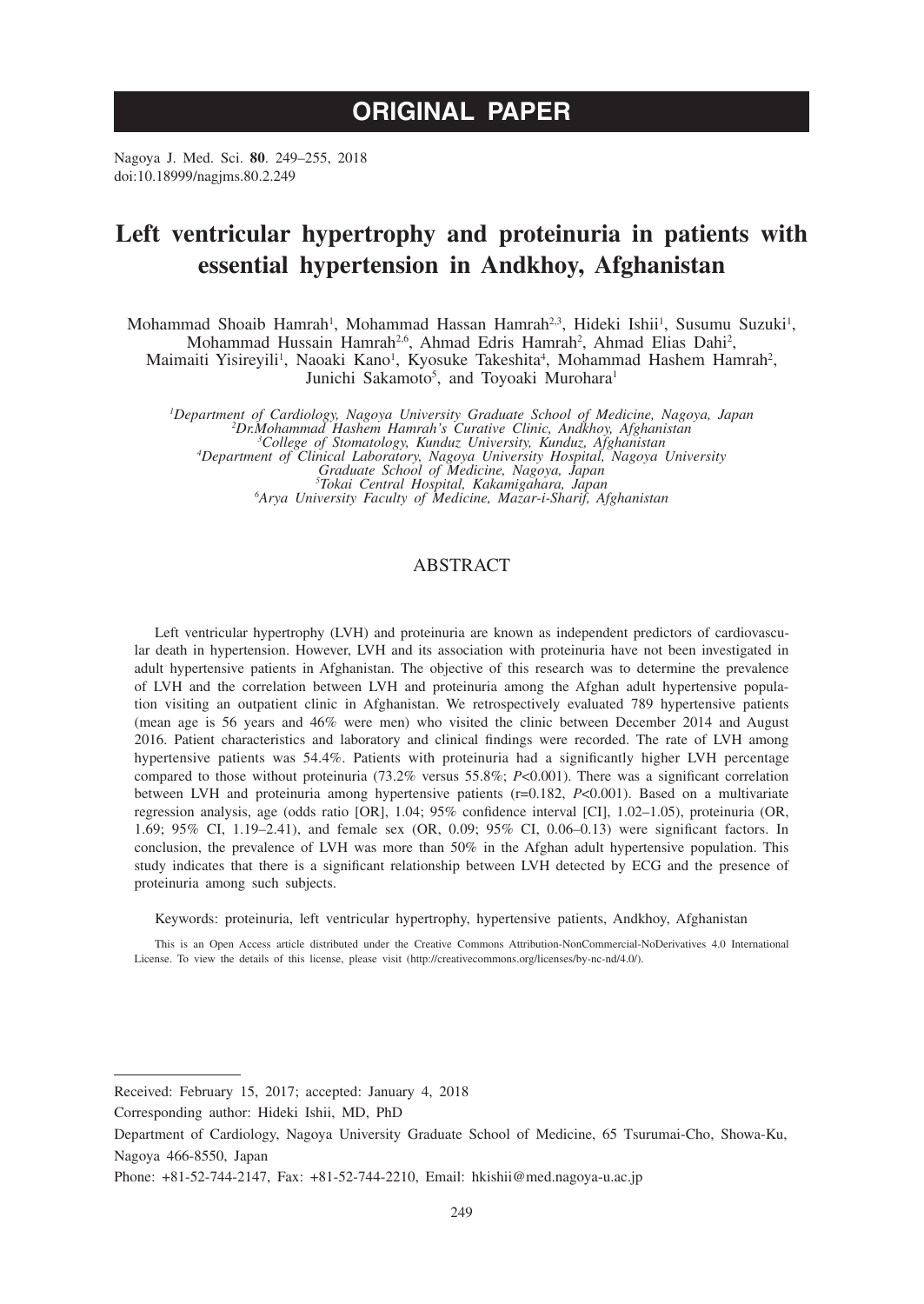### **INTRODUCTION**

Cardiovascular disease (CVD) has been found to be the main cause of all global deaths, resulting in around 30% of deaths per year, while 50% of these deaths are due to CVD directly associated with hypertension.1) The high prevalence of hypertension and poor blood pressure control are important factors in the rise of CVD burden in the developing countries.<sup>2)</sup>

Left ventricular hypertrophy (LVH) is the earliest cardiac complication of hypertension and is known to be a major risk factor for cardiac failure, sudden death, stroke, and myocardial infarction.<sup>3-4)</sup> LV mass is strongly associated with cardiovascular morbidity and mortality.<sup>5-8)</sup> Studies indicate that there is an increase in the levels of LVH with age, obesity, and blood pressure. $9-12$ )

A high rate of proteinuria was seen in the Afghan adult hypertensive population,<sup>13)</sup> and the presence of proteinuria has recently been shown to be a cardiovascular risk marker in hypertensive patients.14) Increased urinary albumin excretion has been considered a marker of renal dysfunction.<sup>15)</sup> Similarly, hypertensive patients with microalbuminuria have higher levels of LVH.<sup>16)</sup>

There is a lack of information on the prevalence of LVH and its relationship with proteinuria in the Afghan adult hypertensive population. Thus, this study was designed to determine the prevalence of LVH and the relationship between LVH and proteinuria among adult hypertensive patients visiting an outpatient clinic in Afghanistan.

## MATERIAL AND METHODS

Between December 2014 and August 2016, a total of 789 consecutive hypertensive patients visiting an outpatient clinic in Andkhoy, Afghanistan, were enrolled in the study. The patients were aged ≥18 years and were currently being treated for, were with undiagnosed, or were untreated for hypertension. Hypertension was defined as a systolic blood pressure (SBP)≥140 mmHg or diastolic blood pressure (DBP)≥90 mmHg, with anti-hypertensive medication.17) Our exclusion criteria included intense physical activity over the last 24 h and pregnancy. Precise enrolled criteria and definition of variables have been already described elsewhere.<sup>13)</sup>

The results from these measurements were entered into each patient's file. The Sokolow-Lyon index, which is recommended as a diagnostic screening method for LVH, was calculated from the patient's ECG.18)

#### *Statistical Analysis*

Qualitative variables are shown with their frequency distribution, while quantitative variables are shown as means±standard deviations (SD). Student's *t*-test was used for comparison of the quantitative variables, and chi-squared test was used to compare qualitative variables. A multiple regression model was used to determine the significance of certain predictors of LVH and other variables. *P*-values<0.05 were considered significant. Data were analyzed using SPSS version 20.0 (SPSS, Chicago, IL). Ethical approval for this study was obtained from the Ethics Committee of Balkh Regional Hospital.

#### RESULTS

The comparison of baseline sociodemographic and clinical characteristics of all participants is presented in Table 1. The mean age of patients with LVH  $(60.2 \pm 11.6)$  years) was significantly different from that of patients without LVH (56.4 [±12.7] years) (*P*=0.006). The male-to-female ratio among patients with LVH was 2.1, while that in patients without LVH was 0.24. Subjects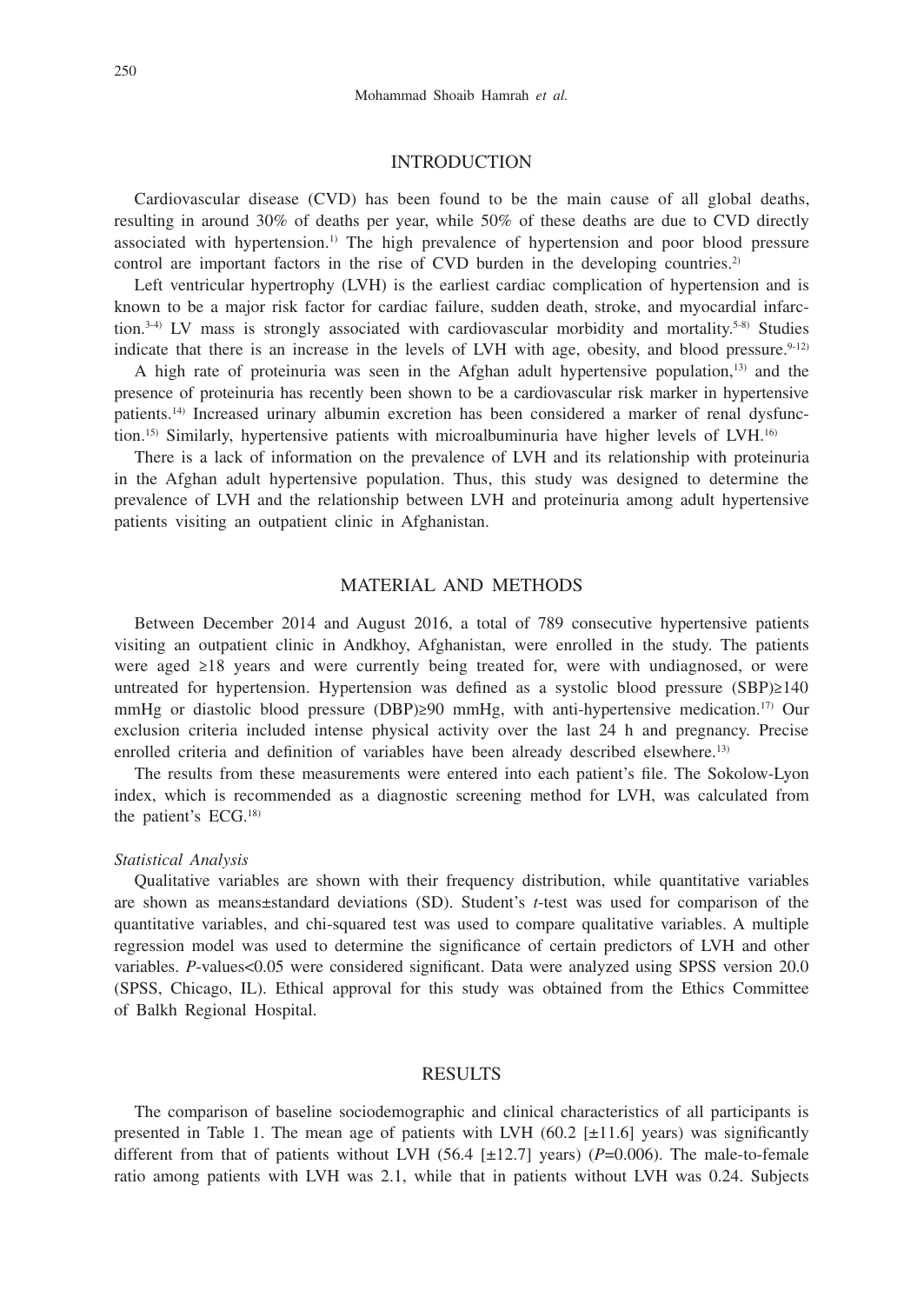with MI had significantly higher LVH levels than those without MI  $(32.4\%$  versus 6.9%, *P*<0.001). Physical activity had an inverse effect on LVH (71.1% versus 25.0%, *P*<0.001). The prevalence rate of LVH among patients with proteinuria was greater than the overall prevalence rate of LVH (73.2% versus 54.4%, *P*<0.001) (Table 2) in the study. A significant correlation was observed between proteinuria and LVH (r=0.182, *P*<0.001).

|  |  | Table 1 Comparison of demographic and clinical characteristics of hypertensive patients with and without LVH |  |  |  |  |  |  |  |  |
|--|--|--------------------------------------------------------------------------------------------------------------|--|--|--|--|--|--|--|--|
|--|--|--------------------------------------------------------------------------------------------------------------|--|--|--|--|--|--|--|--|

|                                               | No LVH           | LVH              | $P$ -value |  |
|-----------------------------------------------|------------------|------------------|------------|--|
|                                               | $(n=360)$        | $(n=429)$        |            |  |
| Age, mean, years, mean±SD                     | $56.4 \pm 12.7$  | $60.2 \pm 11.6$  | 0.006      |  |
| Female, %                                     | 289 (80.3%)      | 137 (31.9%)      | < 0.001    |  |
| Smokers, %                                    | $100(27.8\%)$    | 138 (32.2%)      | 0.332      |  |
| Systolic blood pressure, mmHg, mean±SD        | $152.6 \pm 21.5$ | $154.0 \pm 27.4$ | < 0.001    |  |
| Diastolic blood pressure, mmHg, mean±SD       | $93.6 \pm 11.9$  | $95.3 \pm 14.7$  | 0.001      |  |
| Body mass index, $kg/m^2$ , mean $\pm SD$     | $23.5 \pm 4.0$   | $24.0 \pm 4.4$   | < 0.001    |  |
| Fasting blood sugar, mean $\pm SD$            | $103.5 \pm 13.8$ | $105.7 \pm 17.1$ | 0.516      |  |
| Blood pressure controlled, %                  | 74 (20.6%)       | 93 (21.7%)       | 0.701      |  |
| Myocardial infarction, %                      | $25(6.9\%)$      | 139 (32.4%)      | < 0.001    |  |
| Diabetes mellitus, %                          | 47 $(13.1\%)$    | 75 (17.5%)       | 0.087      |  |
| Total cholesterol $\geq$ 190 mg/dL, %         | 173 $(48.1\%)$   | 254 (59.2%)      | 0.002      |  |
| Lack of regular physical exercise, $%$        | $90(25.0\%)$     | 305 $(71.1\%)$   | < 0.001    |  |
| Stroke, %                                     | 14 $(3.9\%)$     | $22(5.1\%)$      | 0.406      |  |
| Heart failure, %                              | 45 (12.5%)       | 54 (12.6%)       | 0.971      |  |
| Family history of essential hypertension, $%$ | 190 (52.8%)      | 254 (59.2%)      | 0.064      |  |
| Family history of coronary artery disease, %  | 76 (21.1%)       | 131 (30.5%)      | 0.003      |  |
| Family history of diabetes mellitus, %        | 65 $(18.1\%)$    | 73 (17.0%)       | 0.702      |  |

|  | Table 2 Prevalence of LVH among patients with proteinuria |  |  |  |  |  |  |
|--|-----------------------------------------------------------|--|--|--|--|--|--|
|--|-----------------------------------------------------------|--|--|--|--|--|--|

|             |         |                | <b>LVH</b>    | Total       | $P$ -value |  |
|-------------|---------|----------------|---------------|-------------|------------|--|
|             |         | Present        | Absent        |             |            |  |
| Proteinuria | Present | 314 (73.2%)    | 201 (55.8%)   | 515 (65.3%) | < 0.001    |  |
|             | Absent  | 115 $(26.8\%)$ | 159 (44.2%)   | 274 (34.7%) | < 0.001    |  |
|             |         |                |               |             |            |  |
| Total       |         | 429 (54.4%)    | $360(45.6\%)$ | 789 (100%)  |            |  |

Table 3 illustrates the results of the multivariate logistic regression analysis determining the relationship between LVH, age, sex, proteinuria, SBP, and DBP. LVH was considered a dependent variable. Patients with a higher level of proteinuria have a high likelihood of having LVH (OR, 1.69; 95% CI, 1.19–2.41). The probability of LVH was estimated to be 1.04 times greater for one-year incremental increase in patient age (95% CI, 1.02–1.05). Women may have a lower risk of having LVH (OR, 0.09; 95% CI, 0.06–0.13). The association between the prevalence of LVH and proteinuria is shown in Fig. 1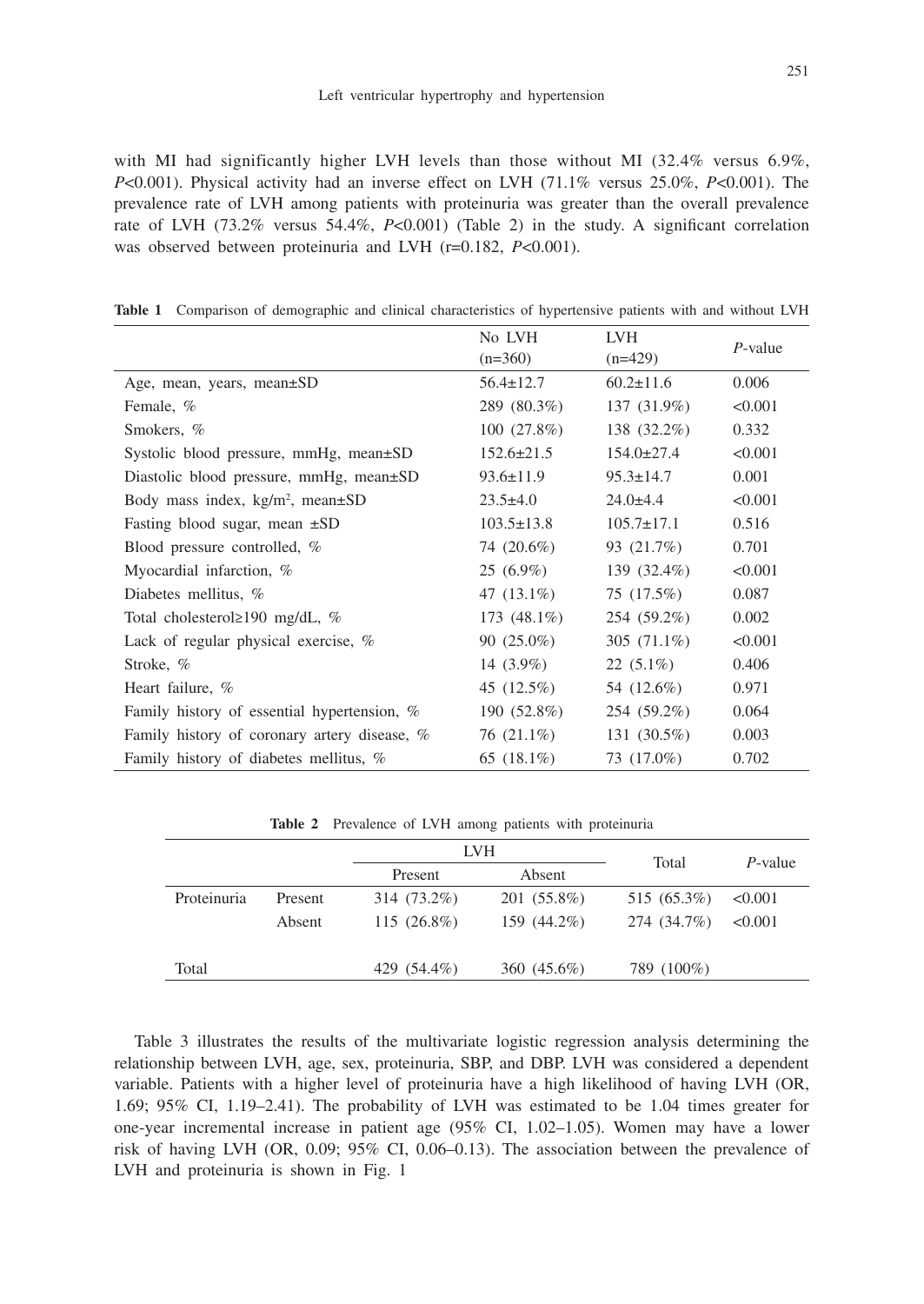| Variables                | OR   | 95% CI        | P-value |
|--------------------------|------|---------------|---------|
| Age                      | 1.04 | $1.02 - 1.05$ | <0.001  |
| Female gender            | 0.09 | $0.06 - 0.13$ | <0.001  |
| Proteinuria              | 1.69 | $1.19 - 2.41$ | 0.003   |
| Systolic blood pressure  | 1.00 | $0.99 - 1.01$ | 0.416   |
| Diastolic blood pressure | 1.00 | $0.98 - 1.02$ | 0.891   |

**Table 3** Multivariate logistic regression analysis for prediction of LVH

Abbreviations: OR, odds ratio; CI, confidence interval



**Fig. 1** Association between the prevalence of LVH and proteinuria

## **DISCUSSION**

As far as the authors are aware, this is the first investigation to evaluate the prevalence of LVH as determined through an ECG and its correlation with proteinuria in the Afghan adult hypertensive population. This correlation confirms that there is a considerable group of adult hypertensive patients at a higher risk for CVD-related death. Furthermore, both proteinuria and LVH levels increase with advanced stages of hypertension. LVH is considered a marker of target organ damage, as well as an independent cardiovascular risk factor that can result in a rise in fibrinogen values and is associated with the development of atherosclerosis.<sup>19-20)</sup> The prevalence rates of LVH among hypertensive patients in different countries ranged between 20% and 70% according to the study population and criteria used for  $LWH$ .<sup>6-8)</sup> The prevalence rate of LVH at 54.4% among the hypertensive population in the current study falls within these prevalence rates. However, it was higher than that of Japan and the United States, which had reported levels of 15% and 19%, respectively.21) These differences could arise from the method used to index LV mass and the criteria used for the identification of LVH in the different populations.

We found a positive correlation between proteinuria and LVH. This correlation was demonstrated in other studies.<sup>22)</sup> Wachtell *et al.* suggested that angiotensin II is a growth factor that results in LVH as well as renal vascular changes, resulting in an increase in vascular permeability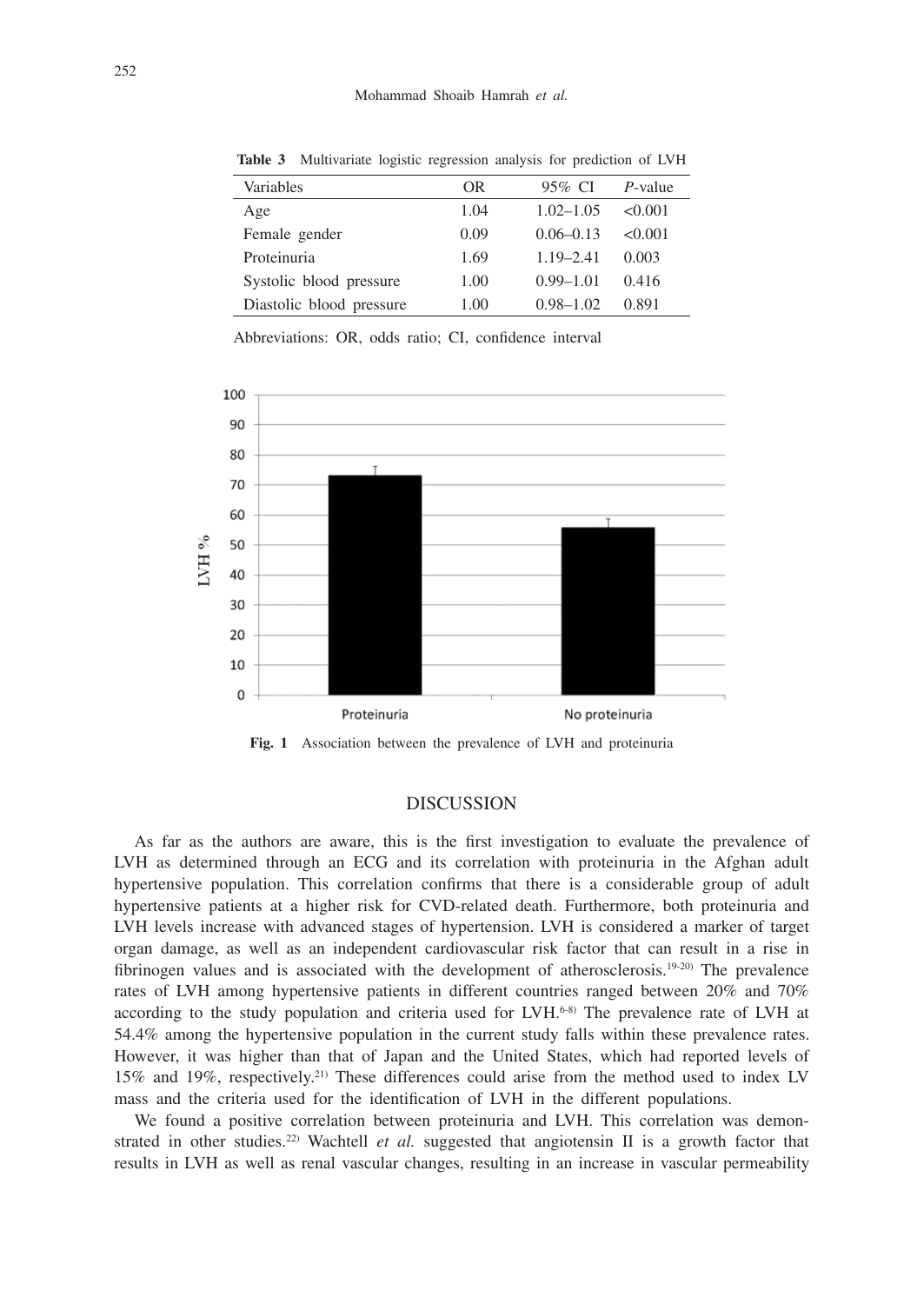and microalbuminuria.16)

The present study showed that male sex appears to be a stronger risk factor for LVH. This finding concurs with previous studies that reported that men could have a higher likelihood of having LVH than women.23) However, other studies have shown that female sex was an independent predictor for LVH.24-26) A previous study of Losartan Intervention For Endpoint Reduction in Hypertension Study (LIFE) patients with Sokolow-Lyon product LVH indicated a male predominance.26) Further investigations are needed from this context.

The results of the study show that there is a relationship between LVH and age among hypertensive adult patients. Our finding is consistent with a previous result.<sup>27)</sup> However, another study found an inverse relationship between increasing age and the presence of  $L V H$ .<sup>24)</sup> The determining factors of ECG-LVH among hypertensive subjects were shown to differ based on the methods and criteria used.<sup>18)</sup>

Some limitations in the study need to be addressed. First, the sample size consisted of only a single-center data source. Therefore, the results of the study would not be generalized. Second, the blood pressure was measured at the outpatient clinic, and there was a lack of data for ambulatory blood pressure assessment during the previous 24 h. Additionally, there was a paucity of laboratory data to assess the correlation between LVH and sCr or eGFR in our study. Finally, there is the lack of information on the duration of blood pressure control as well as a paucity of data about the burden of LVH and the association between LVH and proteinuria in Afghanistan. This is an important examination to evaluate hypertensive patients with proteinuria that will help identify patients at high risk for the treatment. Moreover, the results of our study are in agreement with other studies and should be beneficial in the accumulation of data regarding this issue.

In conclusion, we found a high prevalence rate of LVH and an association between LVH and proteinuria in hypertensive patients in an outpatient clinic in Andkhoy, Afghanistan. Therefore, predicting LVH through the screening of proteinuria using a relatively simple and cheap test at the primary care clinics helps to identify patients at high risk for essential hypertension.

## CONFLICT OF INTEREST

The authors declare that they have no conflict of interest in this manuscript.

## ACKNOWLEDGEMENTS

This project was supported, in part, by the non-profit organization Epidemiological and Clinical Research Information Network (ECRIN). MSH is supported by the Fellowship of Takeda Science Foundation. We would like to thank Dr. Mirwais Rabi and Dr. Ahmad Arsalan Karimi for their cooperation in this study.

### REFERENCES

- 1) Santulli G. Epidemiology of cardiovascular disease in the 21st century: updated numbers and updated facts. *J Cardiovasc Dis* 2013; 1: 1–2.
- 2) Tibazarwa KB, Damasceno AA. Hypertension in developing countries. *Can J Cardiol* 2014; 30: 527–533.
- 3) Monfared A, Salari A, Mirbolok F, Momeni M, Shafighnia S, Shakiba M, *et al.* Left ventricular hypertrophy and microalbuminuria in patients with essential hypertension. *Iran J Kidney Dis* 2013; 7(3): 192–197.
- 4) Rodilla E, Pascual JM, Costa JA, Martin J, Gonzalez C, Redon J. Regression of left ventricular hypertrophy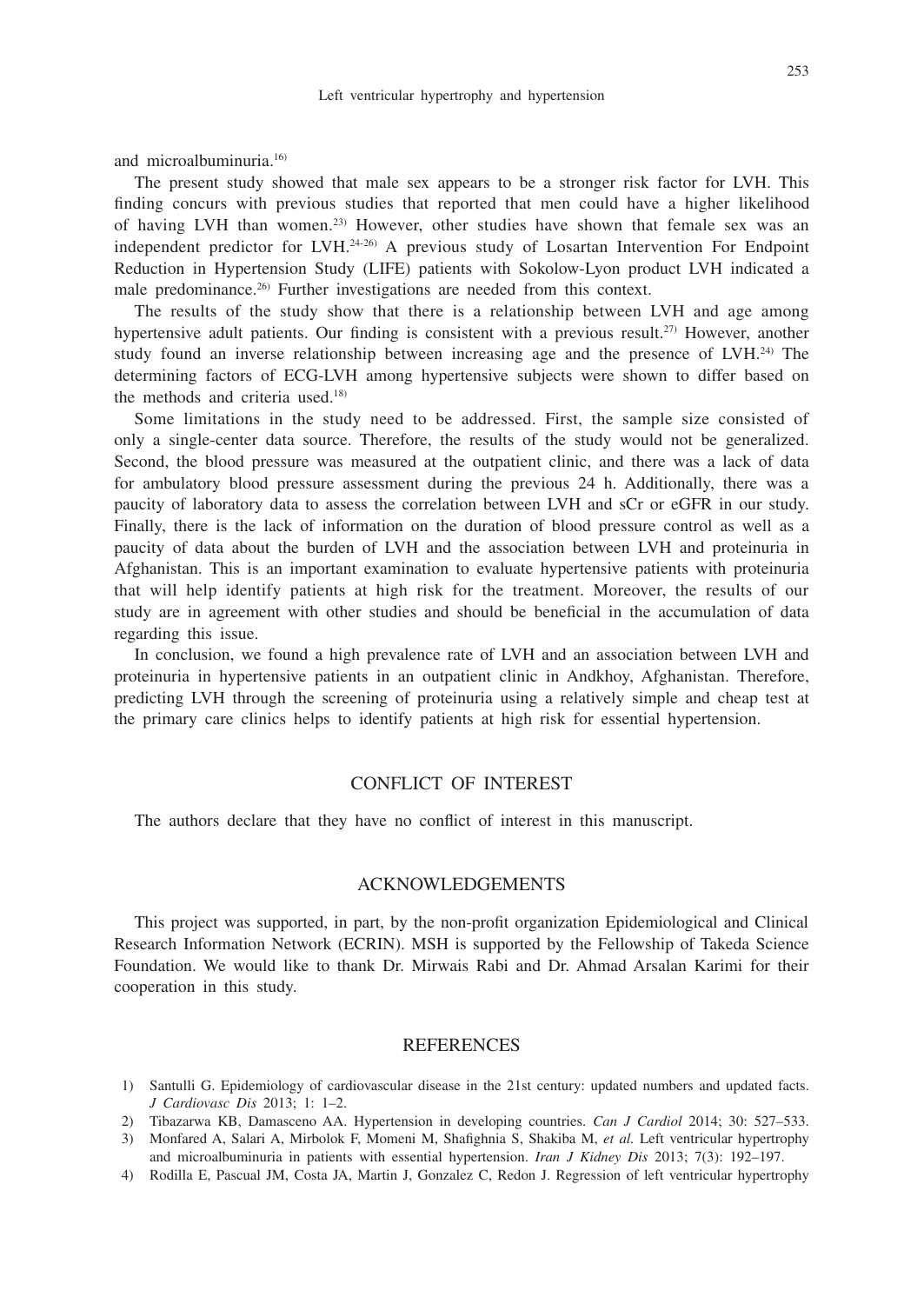and microalbuminuria changes during antihypertensive treatment. *J Hypertens* 2013; 31: 1683–1691.

- 5) Levy D, Garrison RJ, Savage DD, Kannel WB, Castelli WP. Prognostic implications of echocardiographically determined left ventricular mass in the Framingham Heart Study. *N Engl J Med* 1990; 322: 1561–1566.
- 6) Ruilope LM, Schmieder RE. Left ventricular hypertrophy and clinical outcomes in hypertensive patients. *Am J Hypertens* 2008; 21: 500–508.
- 7) Knöll R, Iaccarino G, Tarone G, Hilfiker-Kleiner D, Bauersachs J, Leite-Moreia AF, *et al.* Towards a re-definition of "cardiac hypertrophy" through a rational characterization of left ventricular phenotypes: a position paper of the working group "Myocardial Function" of the ESC. *Eur J Heart Fail* 2011; 13: 811–819.
- 8) Adebiyi AA, Ogah OS, Aje A, Ojji DB, Adebayo AK, Oladapo OO, OjjiDB,Adebayo AK, Ojadapo OO, *et al.* Echocardiographic partition values and prevalence of left ventricular hypertrophy in hypertensive Nigerians. *BMC Med Imaging* [Internet] 2006; 6: 10.
- 9) Lozano J V, Redon J, Cea-Calvo L, Fernández-Pérez C, Navarro J, Bonet A, *et al.* [Left ventricular hypertrophy in the Spanish hypertensive population. The ERIC-HTA study]. *Rev Esp Cardiol* 2006; 59: 136–142.
- 10) Mancia G, Carugo S, Grassi G, Lanzarotti A, Schiavina R, Cesana G, *et al.* Prevalence of left ventricular hypertrophy in hypertensive patients without and with blood pressure control: data from the PAMELA population. Pressioni Arteriose Monitorate E Loro Associazioni. *Hypertension* 2002; 39(3): 744–749.
- 11) de Simone G, Devereux RB, Roman MJ, Alderman MH, Laragh JH. Relation of obesity and gender to left ventricular hypertrophy in normotensive and hypertensive adults. *Hypertension* 1994; 23: 600–606.
- 12) Hammond IW, Devereux RB, Alderman MH, Laragh JH. Relation of blood pressure and body build to left ventricular mass in normotensive and hypertensive employed adults. *J Am Coll Cardiol* 1988; 12: 996–1004.
- 13) Hamrah MS, Hamrah MH, Ishii H, Suzuki S, Hamrah MHU, Hamrah MHA, Yisireyili M *et al.* Association between proteinuria and cardiovascular risk factors among hypertensive patients in Andkhoy, Afghanistan. *Nagoya J Med Sci* 2016; 78: 377–385.
- 14) Bigazzi R, Bianchi S, Campese VM, Baldari G. Prevalence of microalbuminuria in a large population of patients with mild to moderate essential hypertension. *Nephron* 1992; 61: 94–97.
- 15) Cerasola G, Cottone S, Mulé G, Nardi E, Mangano MT, Andronico G, *et al.* Microalbuminuria, renal dysfunction and cardiovascular complication in essential hypertension. *J Hypertens* 1996; 14: 915–920.
- 16) Wachtell K, Olsen MH, Dahlöf B, Devereux RB, Kjeldsen SE, Nieminen MS, *et al.* Microalbuminuria in hypertensive patients with electrocardiographic left ventricular hypertrophy: the LIFE study. *J Hypertens* 2002; 20: 405–412.
- 17) Carretero OM, Oparil S. Essential Hypertension Part I: definition and etiology. *Circulation* 2000; 101:329–335.
- 18) Antikainen RL, Grodzicki T, Palmera J, Beevers DG, Webster J, Bulpitt CJ. Left ventricular hypertrophy determined by Sokolow-Lyon criteria: a different predictor in women than in men? *J Hum Hypertens* 2006; 20: 451–459.
- 19) Palmieri V, Celentano A, Roman MJ, de Simone G, Lewis MR, Best L, *et al.* Fibrinogen and preclinical echocardiographic target organ damage: the strong heart study. *Hypertension* 2001; 38: 1068–1074.
- 20) Schillaci G, Verdecchia P, Porcellati C, Cuccurullo O, Cosco C, Perticone F. Continuous relation between left ventricular mass and cardiovascular risk in essential hypertension. *Hypertension* 2000; 35: 580–586.
- 21) Chen CH, Ting CT, Lin SJ, Hsu TL, Chou P, Kuo HS, *et al.* Relation between diurnal variation of blood pressure and left ventricular mass in a Chinese population. *Am J Cardiol* 1995; 75: 1239–1243.
- 22) Wachtell K, Palmieri V, Olsen MH, Bella JN, Aalto T, Dahlöf B, *et al.* Urine albumin/creatinine ratio and echocardiographic left ventricular structure and function in hypertensive patients with electrocardiographic left ventricular hypertrophy: the LIFE study. Losartan Intervention for Endpoint Reduction. *Am Heart J* 2002; 143: 319–326.
- 23) Ching SM, Chia YC, Wan Azman WA. Prevalence and determinants of left ventricular hypertrophy in hypertensive patients at a primary care clinic. *Malays Fam Physician* 2012; 7: 2–9.
- 24) Jafary FH, Jafar TH. Disproportionately high risk of left ventricular hypertrophy in Indo-Asian women: a call for more studies. *Echocardiography* 2008; 25: 812–819.
- 25) Gerdts E, Okin PM, De Simone G, Cramariuc D, Wachtell K, Boman K, *et al.* Gender differences in left ventricular structure and function during antihypertensive treatment: the losartan intervention for endpoint reduction in hypertension study. *Hypertension* 2008; 51:1109–1114.
- 26) Okin PM, Devereux RB, Jern S, Kjeldsen SE, Julius S, Dahlöf B. Baseline characteristics in relation to electrocardiographic left ventricular hypertrophy in hypertensive patients: the losartan intervention for endpoint reduction (LIFE) in hypertension study. The Life Study Investigators. *Hypertension*. 2000; 36: